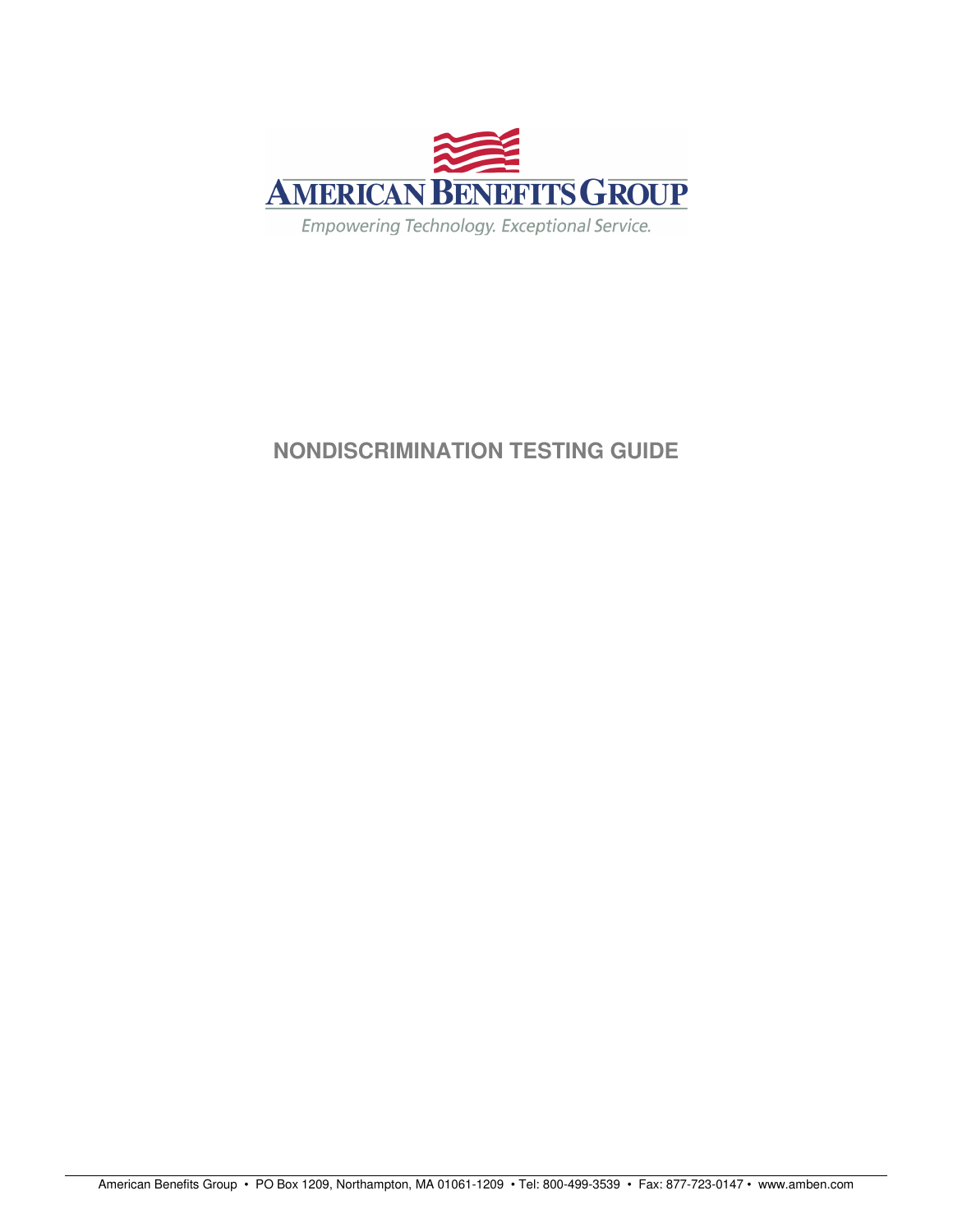

# **Table of Contents**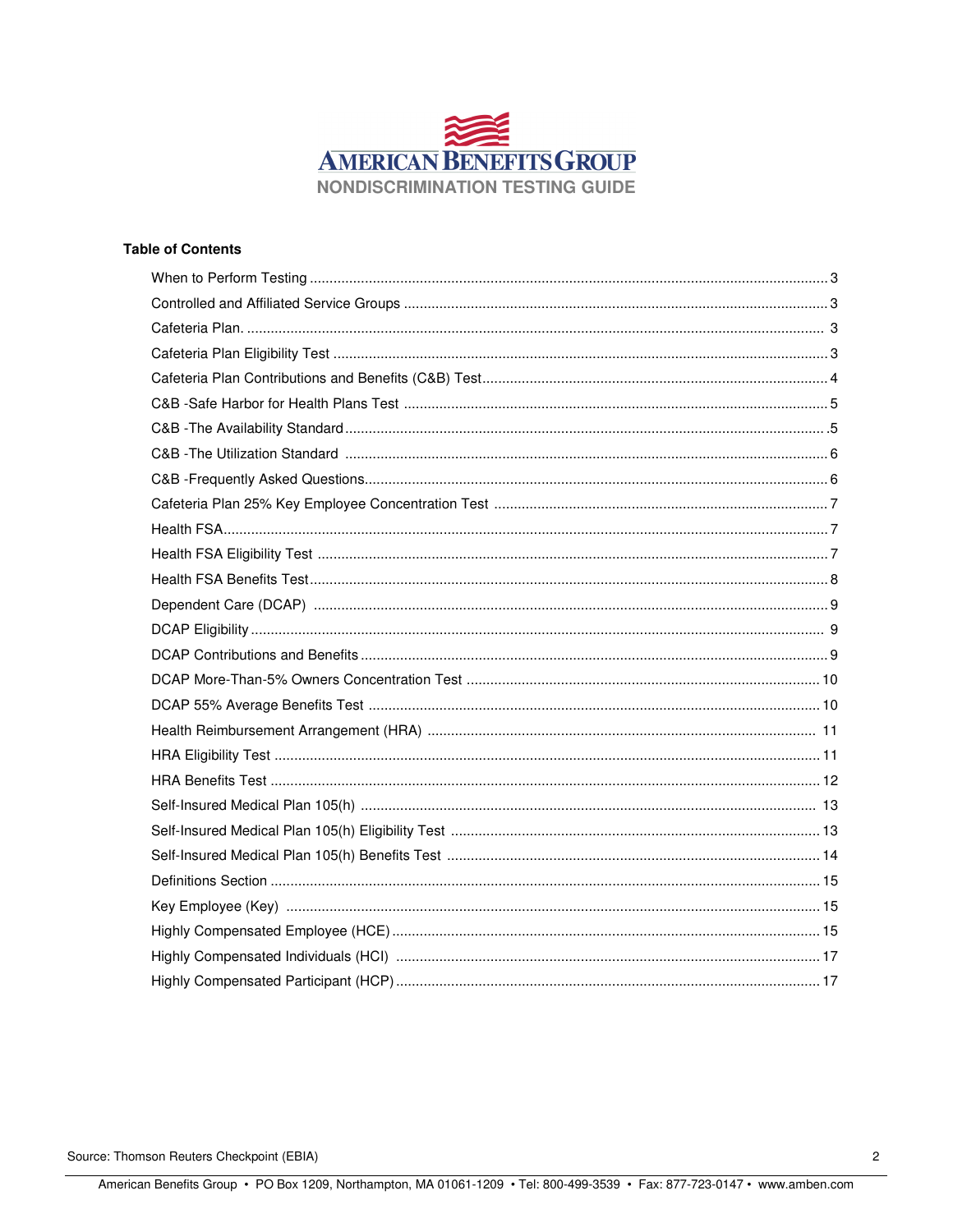# **When to Perform Testing**

Under the 2007 proposed regulations, Code Section 125 nondiscrimination tests are to be performed as of the last day of the plan year, taking into account all non-excludable employees who were employed on any day during the plan year.

It is recommended that employers do one test mid plan year in order to determine whether additional steps must be taken before the end of the plan year so that the plan passes the nondiscrimination tests and preserves the tax treatment for the key and highly compensated. A second and final test would then be conducted as of the last day of the plan year.

Employee salary reductions cannot be re-characterized as after-tax contributions after the end of the plan year. If it is determined after the close of the plan year that a test is failed, then the applicable key or highly compensated will be taxed in accordance with the test rules. The cafeteria plan will continue to be a valid Code §125 plan even if it is discriminatory. A qualified benefit does not cease to be a qualified benefit solely because it is taxable as a result of the violation of a nondiscrimination rule.

#### **Controlled and Affiliated Service Groups**

For plan-testing purposes, the Code treats two or more employers as a single employer if there is enough common ownership or a combination of joint ownership and common activity. These rules are described in Code §§414(b), (c), and (m), which are directly incorporated into the cafeteria plan rules. The determination of whether or not there is a controlled group of companies is the responsibility of the employer sponsoring the plan, along with their legal counsel, and is not a determination that can be made by American Benefits Group.

If providing testing data for a controlled group, include employees from all companies within the controlled group in one testing template.

#### **Cafeteria Plan**

#### **Cafeteria Plan Eligibility Test**

**What:** This is a three part test to ensure that enough non-highly compensated individuals (non-HCEs) are eligible to benefit from the cafeteria plan. A plan will not be treated as discriminatory if:

(A) No employee is required to complete more than three years of service with the employer maintaining the plan as a condition of participation in the plan and this employment requirement is the same for each employee.

(B) An employee who has satisfied the employment requirement of (A) above and who is otherwise entitled to participate in the plan commences participation no later than the first day of the plan year beginning after the date the employment requirement was satisfied -unless the employee was separated from service before the first day of that plan year.

(C) The plan benefits a group of employees who: (1) qualify under a classification established by the employer; and (2) the group of employees included in the classification satisfies the safe harbor percentage test or the unsafe harbor percentage component of the facts and circumstances test. This two-part test is referred to as the Nondiscriminatory Classification Test.

**Reasonable Classification Defined:** Reasonable classifications generally include specified job categories, nature of compensation (i.e., salaried or hourly), geographic location, and similar bona fide business criteria. Examples that would satisfy this requirement include salaried, hourly, full-time, part-time, type of job (e.g., electricians are covered, but the purchasing department is not), geographic location (e.g., St. Louis employees may participate, but Chicago employees may not), division, subsidiary, business unit, and profit center distinctions.

**Who to include:** All employees (including leased employees) of the plan sponsor and any other business that is a member of a related group of corporations or businesses who were employed on any day during the plan year.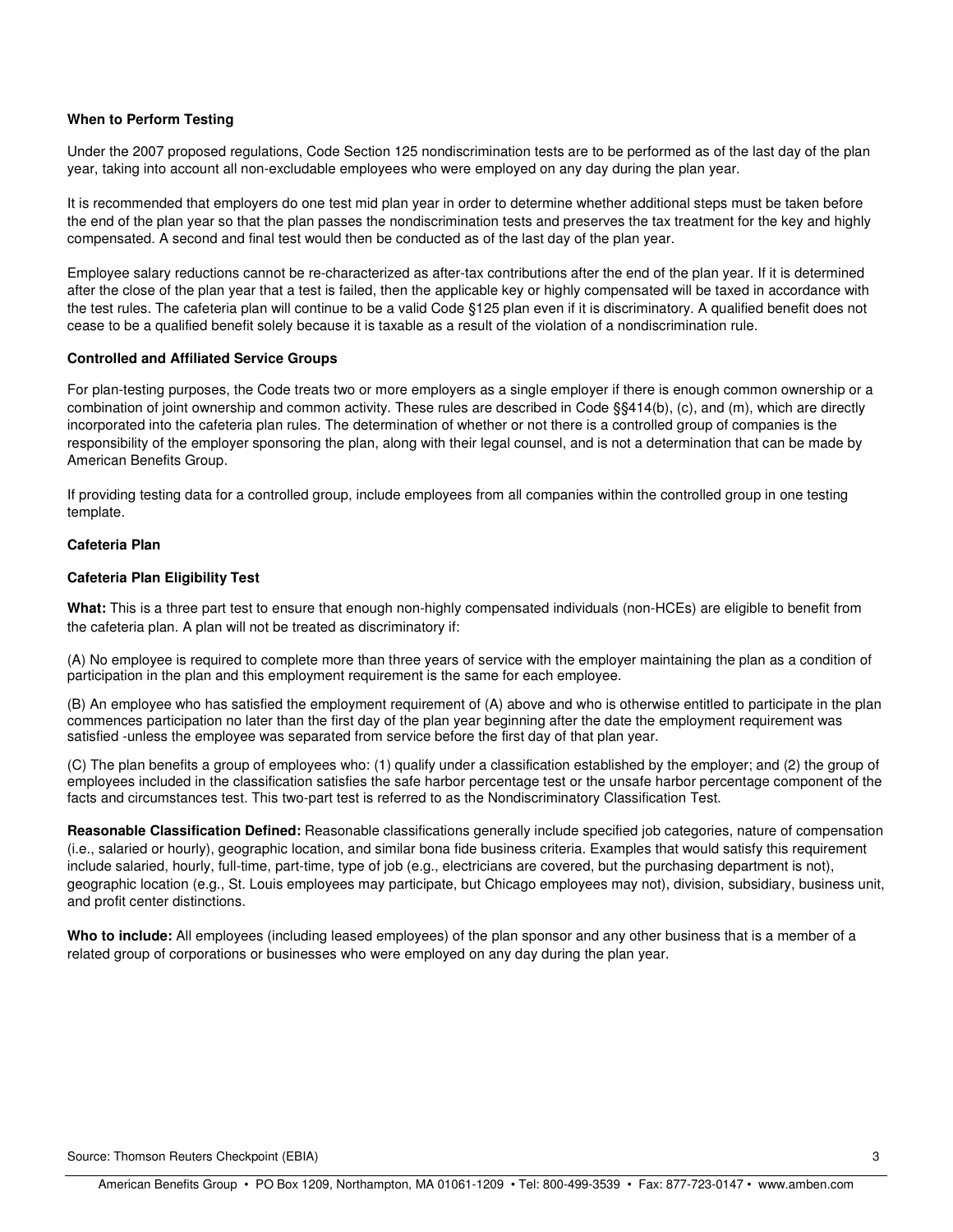For the Nondiscriminatory Classification Test ((C) above), part-time employees must be included, even if they are not eligible to participate in the plan. Because the 2007 proposed regulations do not allow employees who have not met the plan's age and service requirements to be excluded from testing (unless the plan has three-year waiting period), employers with part-time employees may have to extend participation to at least some part-time employees in order to pass the Eligibility Test.

**Who to exclude:** (1) employees (other than Keys/HCPs) covered by a collectively bargained plan (if cafeteria plan benefits were the subject of bargaining); (2) nonresident aliens with no U.S. source income from the employer; and (3) employees participating in the cafeteria plan under a COBRA continuation provision.

Employees who have not met the waiting period under the cafeteria plan may be excluded only if the plan restricts participation to employees who have completed three years of employment. A special "permissive disaggregation" rule allows plans with a waiting period of less than three years to conduct the Eligibility and Contributions and Benefits (described later) tests as if there were two separate plans: one benefiting employees with less than three years of employment and the other benefiting employees with three or more years of employment. If this option is elected, both tests must be passed on a disaggregated basis.

**Prohibited Group:** Highly compensated individuals and participants (HCP) (see Definitions Section). The term highly compensated individual simply means an individual who satisfies the same criteria as a highly compensated participant. There is no difference between "individuals" and "participants" in this context. The term "individuals" is used for the Eligibility Test because the test is to determine who is eligible. This may include more persons than just those who are highly compensated. Officers, morethan-5% shareholders, and certain spouses and dependents may be considered an HCP without meeting a threshold level of compensation.

The definitions of "highly compensated individual" and "highly compensated participant" used for purposes of Code §125 testing are not the same as the definition of "highly compensated individual" used for testing a health FSA under Code §105(h) or the definition of "highly compensated employee" used for testing a DCAP or 401(k) plan.

**Consequences if test fails:** The HCPs will lose the favorable tax treatment for their benefits. Unless corrections are made during the plan year, the HCPs will have imputed income equal to the taxable benefit amount that they could have elected to receive for the plan year, even if they elected all qualified benefits. Non-HCPs are not affected.

# **Cafeteria Plan Contributions and Benefits (C&B) Test**

**What:** The Contributions and Benefits Test is a three part test designed to make sure that contributions and benefits are available on a nondiscriminatory basis and that highly compensated participants (HCPs) do not select more nontaxable benefits than non-HCPs do. Testing includes nontaxable benefits that are qualified benefits under a cafeteria plan, such as medical, dental and vision coverage, health FSAs, and dependent care FSAs (DCAPS).

**Who to include:** Employees who are actually eligible to: 1) select the benefits under the plan; and 2) if applicable, to make salary reductions to pay for those benefits. This would include treating employees who gained or lost eligibility during a plan year as participants for that year, and to consider benefits available to and compensation received by these employees during their period of participation for testing purposes.

**Who to exclude:** Collectively bargained plans may be excluded. If a plan covers both union and nonunion employees and the benefits for the union employees were subject to bargaining, then this exception would apply only to the portion of the plan covering the union employees.

**Prohibited Group:** Highly compensated participants (HCP) (see Definitions Section). This may include more persons than just those who are highly compensated. Officers, more-than-5% shareholders, and certain spouses and dependents may be considered an HCP without meeting a threshold level of compensation.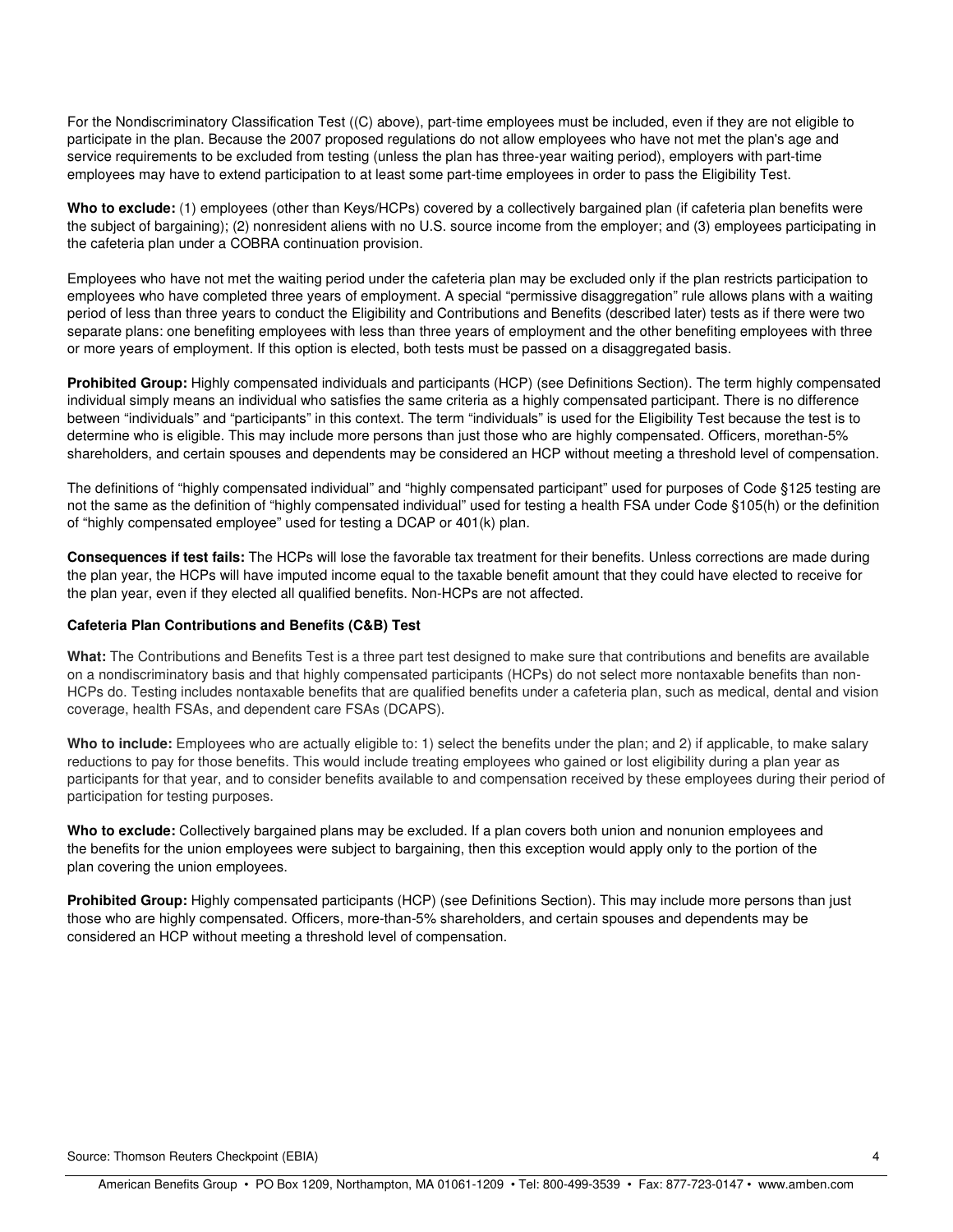The definitions of "highly compensated participant" used for purposes of Code §125 testing are not the same as the definition of "highly compensated individual" used for testing a health FSA under Code §105(h) or the definition of "highly compensated employee" used for testing a DCAP or 401(k) plan.

#### **C&B -Safe Harbor for Health Plans Test**

**What:** The Safe Harbor tests are applied only to major medical health insurance benefits included in a Cafeteria Plan. For purposes of this test, major medical health insurance excludes dental coverage and health FSAs. Failing the Safe Harbor tests does not mean that a plan is discriminatory. It means the other facts and circumstances of the plan should be reviewed to determine any possible discrimination.

A plan will not be discriminatory with respect to insurance if:

- 1. Contributions for health insurance under the plan on behalf of each participant include an amount which:
	- A.) Equals 100% of the cost of the health benefit coverage under the plan of the majority of similarly situated highly compensated participants, **or**
	- B.) Equals or exceeds 75% of the cost of the health benefit coverage of the participant (similarly situated) having the highest cost health benefit coverage under the plan, and
- 2. Contributions or benefits under the plan in excess of those described above bear a uniform relationship to compensation.

Similarly situated refers to geographic region or coverage election (i.e. single, SPD, family).

# **C&B -The Availability Standard**

**What:** The regulations provide two ways to satisfy the Availability Standard: (a) demonstrate that employer contributions are available on a nondiscriminatory basis; or (b) demonstrate that benefits are available on a nondiscriminatory basis.

In essence, the same qualified benefits must be available for similarly situated participants at the same cost. Also, the available employer contributions for similarly situated participants must be the same, and all participants must have the same options to use them.

(a) demonstrate that **employer contributions** are available on a nondiscriminatory basis

 Non-HCPs must be given the same opportunity as similarly situated HCPs to use employer contributions to pay for nontaxable benefits. Also, all similarly situated participants must be given the same opportunity to apply employer contributions toward taxable benefits. For example, if there is a cash-out option, it must be available to all.

 Not only must the availability of employer contributions be nondiscriminatory, but no non-HCP can be charged more than any similarly situated HCP for the exact same benefit, whether measured by the gross charge or the charge net of the employer's contribution.

 "Employer contributions" for purposes of testing nondiscriminatory availability presumably means only real employer contributions (from the employer's own money) and does not include employer contributions made pursuant to salary reductions.

 It is unclear whether a plan with prorated contributions for part-time employees will satisfy the availability requirement (e.g., a \$2,000 contribution for full-time employees and a \$1,000 contribution for half-time employees). EBIA's view is that if the Availability Standard is otherwise satisfied making prorated contributions for part-time employees should be permitted.

or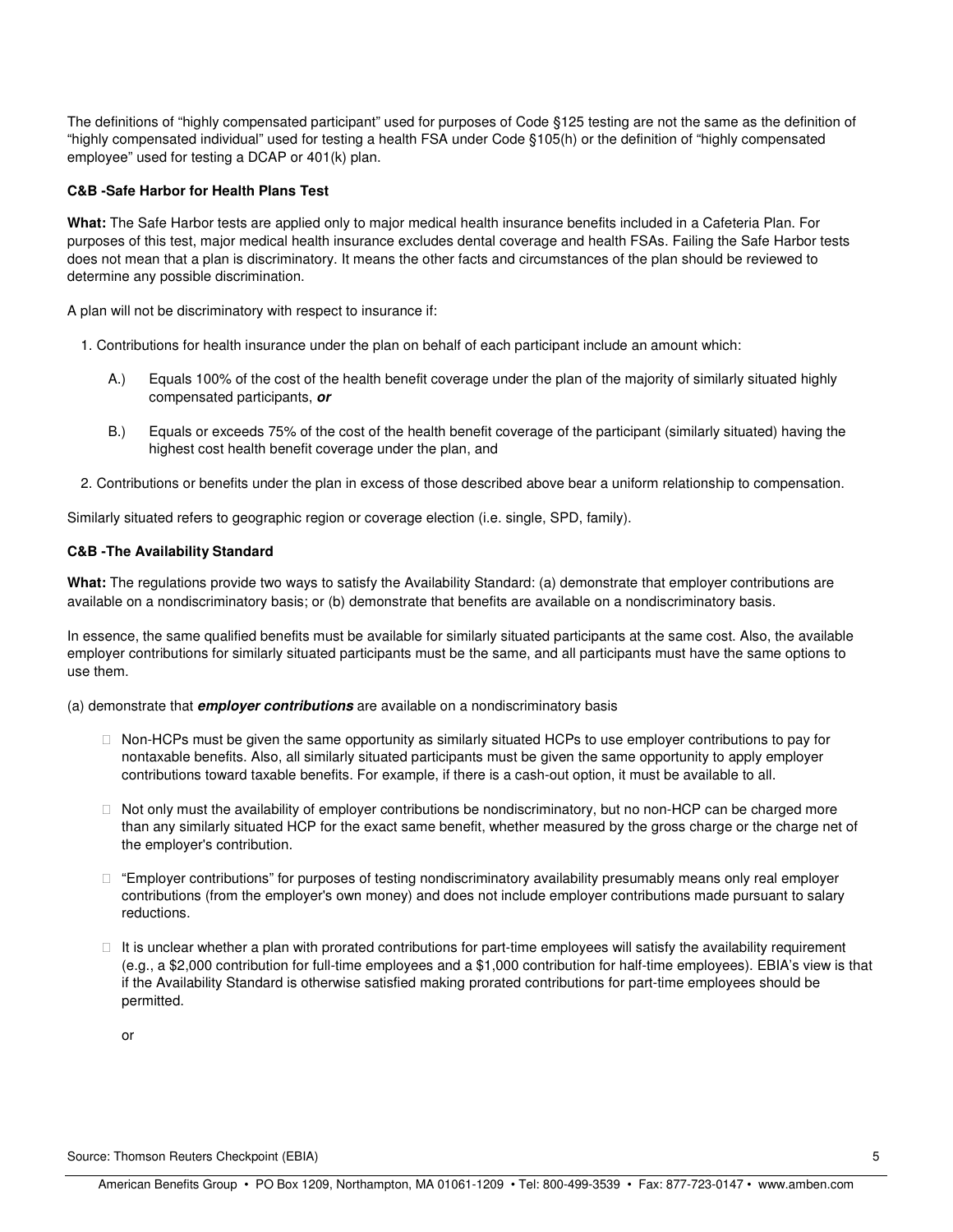(b) demonstrate that benefits are available on a nondiscriminatory basis

 Not only must the availability of benefits be nondiscriminatory, but no non-HCP can be charged more than any similarly situated HCP for the exact same benefit, whether measured by the gross charge or the charge net of the employer's contribution.

 The "total benefits" portion of this standard effectively embodies an equal contributions element. If, for example, an employer contributes \$100 more for HCPs than it does for similarly situated non-HCPs, then the HCPs will have greater total benefits available to them, and the standard will not be satisfied.

Satisfying the Availability Standard on a benefits basis (b), as opposed to an employer contributions basis (a) is most desirable for an employer that has a single cafeteria plan and contributes different amounts for different health insurance coverages at different geographic locations.

# **C&B -The Utilization Standard**

**What:** The actual election of qualified benefits through a cafeteria plan must not be disproportionate by highly compensated participants.

Two ratios must be calculated and compared: (1) the aggregate qualified benefits elected (or employer contributions utilized, as applicable) by the HCPs divided by the aggregate compensation of the HCP group; and (2) the aggregate qualified benefits elected (or employer contributions utilized, as applicable) by the non-HCPs divided by the aggregate compensation of the non-HCP group. The HCP ratio must be less than or equal to the non-HCP ratio.

**Consequences if C&B tests fail:** The HCPs will lose the favorable tax treatment for their benefits. Unless corrections are made during the plan year, the HCPs will have imputed income equal to the taxable benefit amount that they could have elected to receive for the plan year, even if they elected all qualified benefits. Non-HCPs are not affected.

# **C&B -Frequently Asked Questions**

- Q.1 Can an employer make different contributions for employees who take employee-only versus family coverage and still meet the Availability Standard or the Code §125(g)(2) safe harbor?
- A.1 A difference of this type should not cause a plan to fail the Availability Standard or Code §125(g)(2) safe harbor—contributions are the same for similarly situated participants.
- Q.2 Can an employer make different contributions for employees at different geographic locations based on market differences and still pass the C&B Test?
- A.2 Yes, so long as contributions are the same for similarly situated participants.
- Q.3 Can an employer vary contributions or benefits based on an employee's division or location for reasons other than market differences in the cost of benefits?
- A.3 Plans that vary benefits or contributions for reasons other than geographic market differences in benefit costs may have difficulty passing the C&B Test. In particular, such plans may not meet the Availability Standard. However, it may be possible to pass the C&B Test by maintaining separate plans for the groups that receive different benefits.
- Q.4 Can an employer vary contributions or benefits for part-time employees who are otherwise eligible for its cafeteria plan?
- A.4 A cafeteria plan under which employer contributions vary based on hours worked is unlikely to qualify for the Code §125(g)(2) safe harbor. The law is unclear. EBIA believes that proportionately reduced contributions for part-time employees should not violate the Availability Standard, so long as all part-timers have access to all the same benefits that are available to full-time employees.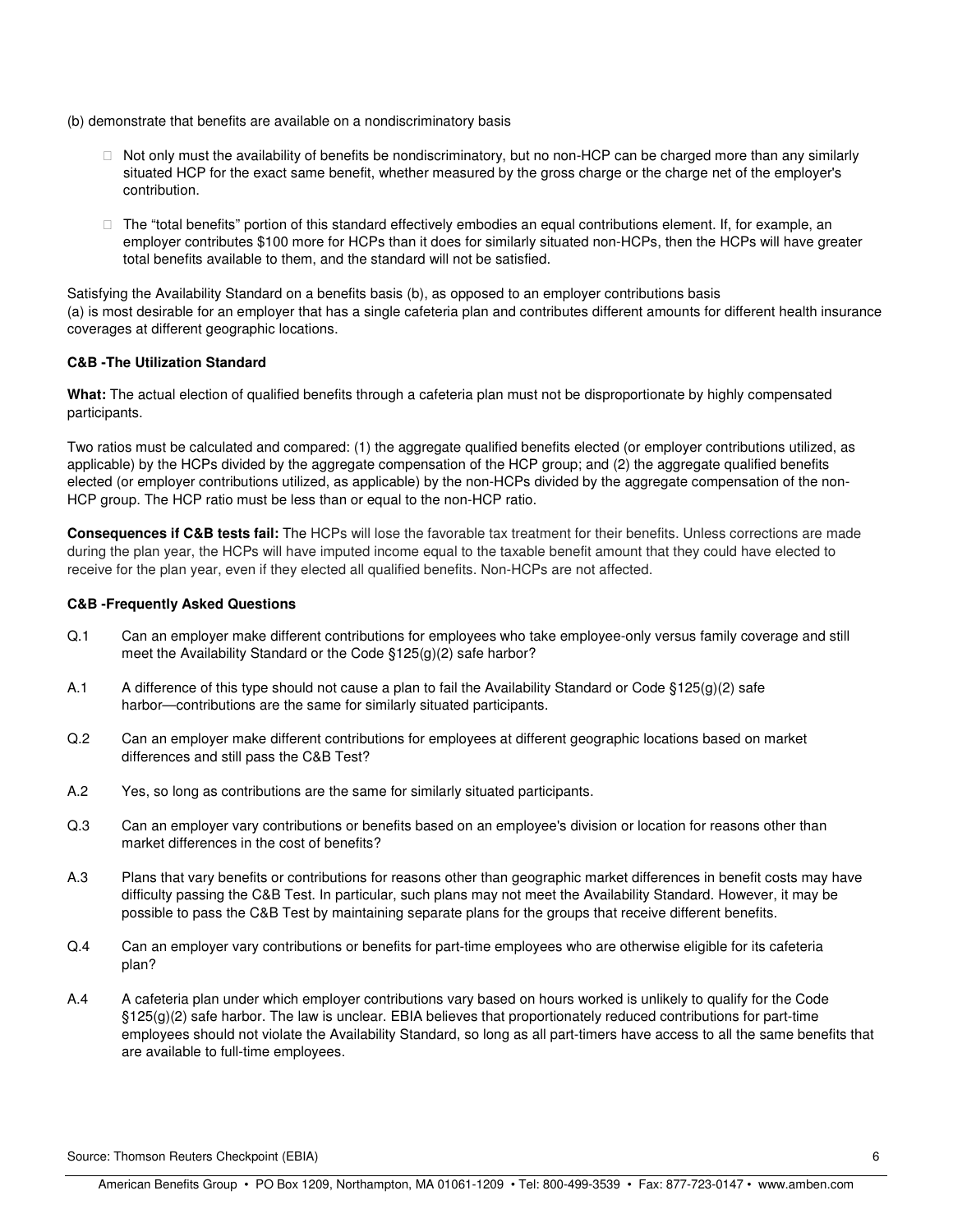- Q.5 Some states have enacted laws requiring certain employers to maintain cafeteria plans that permit employees to pay premiums for health insurance coverage that is not sponsored by the employer on a pre-tax basis. Could complying with such a law cause a cafeteria plan to fail the C&B Test—for example, if employees in other states can only use the plan to pay for employer-sponsored coverage?
- A.5 Quite possibly. One way to avoid a possible test failure is to maintain a separate cafeteria plan for employees in that state. This would entail additional administrative effort (e.g., a separate plan document, separate discrimination testing, etc.) but should help to keep any potential discrimination issue associated with the variety of coverages within the separately maintained plan.

#### **Cafeteria Plan 25% Key Employee Concentration Test**

**What:** Test is to ensure that Key Employees (Keys) do not receive more than 25% of the aggregate benefits offered through the cafeteria plan. Determines the total value of nontaxable benefits provided under the cafeteria plan (whether funded by true employer contributions or employer contributions made through salary reduction elections) and tests whether Keys receive more than 25%.

**Who to include:** Only plan participants who have elected some nontaxable benefits are considered for this test. Participants who have gained or lost eligibility during a plan year are counted as participants for those nontaxable benefits that were provided to them during their dates of participation. Also, since the definition of "Key Employee" excludes officers or employees of governmental entities, the Key Employee Concentration Test does not apply to cafeteria plans maintained by these entities.

**Who to exclude:** Employees who are not participants in the cafeteria plan. There is a collectively bargained plan exception where a plan will not be treated as discriminatory if the plan is maintained under a collective bargaining agreement between employee representatives and one or more employers.

**Prohibited Group:** Key Employees (Keys) (see Definitions Section).

**Consequences if test fails:** The Key employees will lose the favorable tax treatment for their benefits. Unless corrections are made during the plan year, the Key employees will have imputed income equal to the taxable benefit amount that they could have elected to receive for the plan year, even if they elected all qualified benefits. Non-Key employees are not affected.

#### **Health FSA**

#### **Health FSA Eligibility Test**

**What:** A health FSA cannot discriminate in favor of highly-compensated individuals (HCIs) as to eligibility to participate. A health FSA that satisfies any one of the three tests will pass the Health FSA Eligibility Test.

We suggest applying the third test, Post-TRA Nondiscriminatory Classification Test, first. Given the low participation rates for health FSAs, the 70% and 70%/80% Tests will seldom be satisfied.

- 1) **The 70% Test Alternative #1 of 3 Eligibility Test:** To pass, the health FSA must benefit 70 percent or more of all employees.
- 2) **The 70%/80% Test Alternative #2 of 3 Eligibility Test:** To pass, the health FSA must benefit 80 percent or more of all the employees who are eligible to benefit under the plan if 70 percent or more of all employees are eligible to benefit under the plan.
- 3) **The Nondiscriminatory Classification Test Alternative #3 of 3 Eligibility Test:** Self-insured medical plans that are unable to pass either the 70% Test or the 70%/80% Test should next try to pass the Post-TRA Nondiscriminatory Classification Test.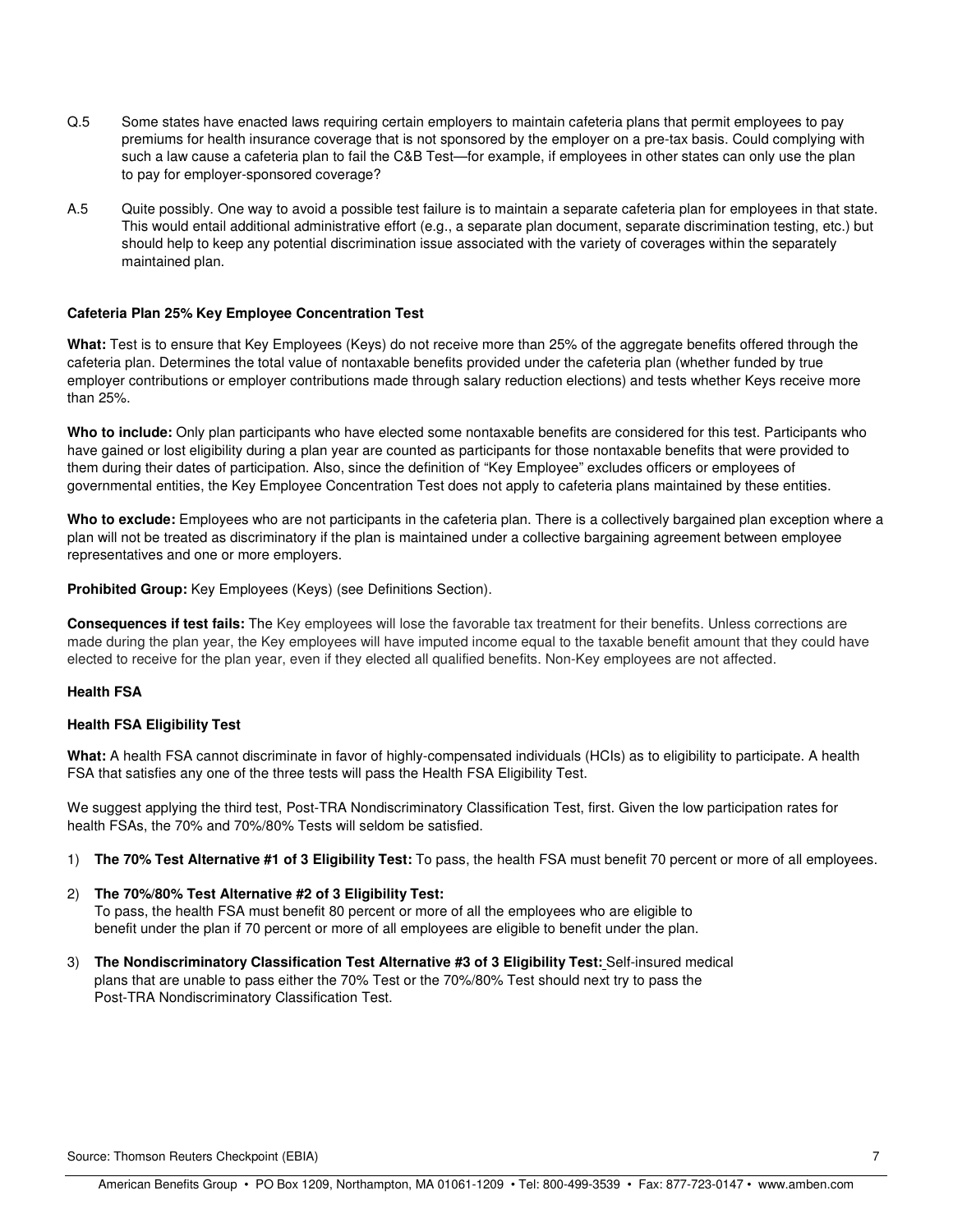A plan will satisfy this test for a plan year only if for the plan year both of the following requirements are met:

 Reasonable Classification. The plan "benefits" employees who qualify under a reasonable classification established by the employer. A reasonable classification is established if, based on all the facts and circumstances, the classification is reasonable and uses objective business criteria that identify the category of employees who benefit under the plan. Reasonable classifications generally include specified job categories, nature of compensation (i.e., salaried or hourly), geographic location, and similar bona fide business criteria.

 Nondiscriminatory Classification. The classification of employees is nondiscriminatory. This means that the group of employees included in the classification benefiting under the plan must satisfy either an objective Safe Harbor Percentage Test or a subjective Facts and Circumstances Test for the plan year.

**Who to include:** The conservative approach is to define "benefit" as actual participants who elect to participate in the health FSA. Count anyone who elected to salary-reduce or received free coverage from the employer during the plan year. Terminated employees are counted for purposes of the Health FSA Eligibility Test for cafeteria plans.

**Who to exclude:** Employees who are not participating in the Health FSA.

**Prohibited Group:** For purposes of the Code §105(h) rules, the prohibited group includes highly compensated individuals (HCIs) (see Definitions Section). This definition differs from HCEs, HCPs and Key employees.

**Consequences if test fails:** If a health FSA is discriminatory as to eligibility to participate, the HCIs will lose their income tax exclusions on any benefits paid to them under the discriminatory plan. For discriminatory coverage, the amount includible in an HCI's gross income is determined by multiplying the benefit payments by a fraction—the numerator is the total benefits paid to HCIs during the plan year and the denominator is the total benefits paid to all participants for the plan year.

If a health FSA is discriminatory, the non-HCIs will not lose their tax benefits (i.e., the income exclusion), nor will the health FSA cease to be a valid Code §105 plan just because it is discriminatory. The health FSA will not cease to be a qualified benefit under the cafeteria plan rules.

#### **Health FSA Benefits Test**

**What:** Under the Benefits Test, benefits provided under a health FSA must not discriminate in favor of participants who are highly compensated individuals (HCIs). This requires that all benefits provided for participants who are HCIs must be provided for all other participants and that all benefits available for HCIs' dependents must also be available for dependents of all non-HCI participants.

The health FSA must satisfy the following conditions as a matter of plan design and in operation:

the required employee contributions must be identical for each benefit level;

the maximum benefit level that can be elected cannot vary based on percent of compensation, age, or years of service;

the same type of benefits (e.g., medical expenses) provided to HCIs must be provided to all other participants; and

disparate waiting periods cannot be imposed.

**Who to include:** Count anyone who elected to salary-reduce or received free coverage from the employer during the plan year. Terminated employees are counted for purposes of the Health FSA benefits test for cafeteria plans.

**Who to exclude:** Employees not participating in the Health FSA.

**Prohibited Group:** The term "participants who are highly compensated individuals" (HCIs) is used for the Benefits Test. The definition used is the definition within Code §105(h)(5). See Definitions Section.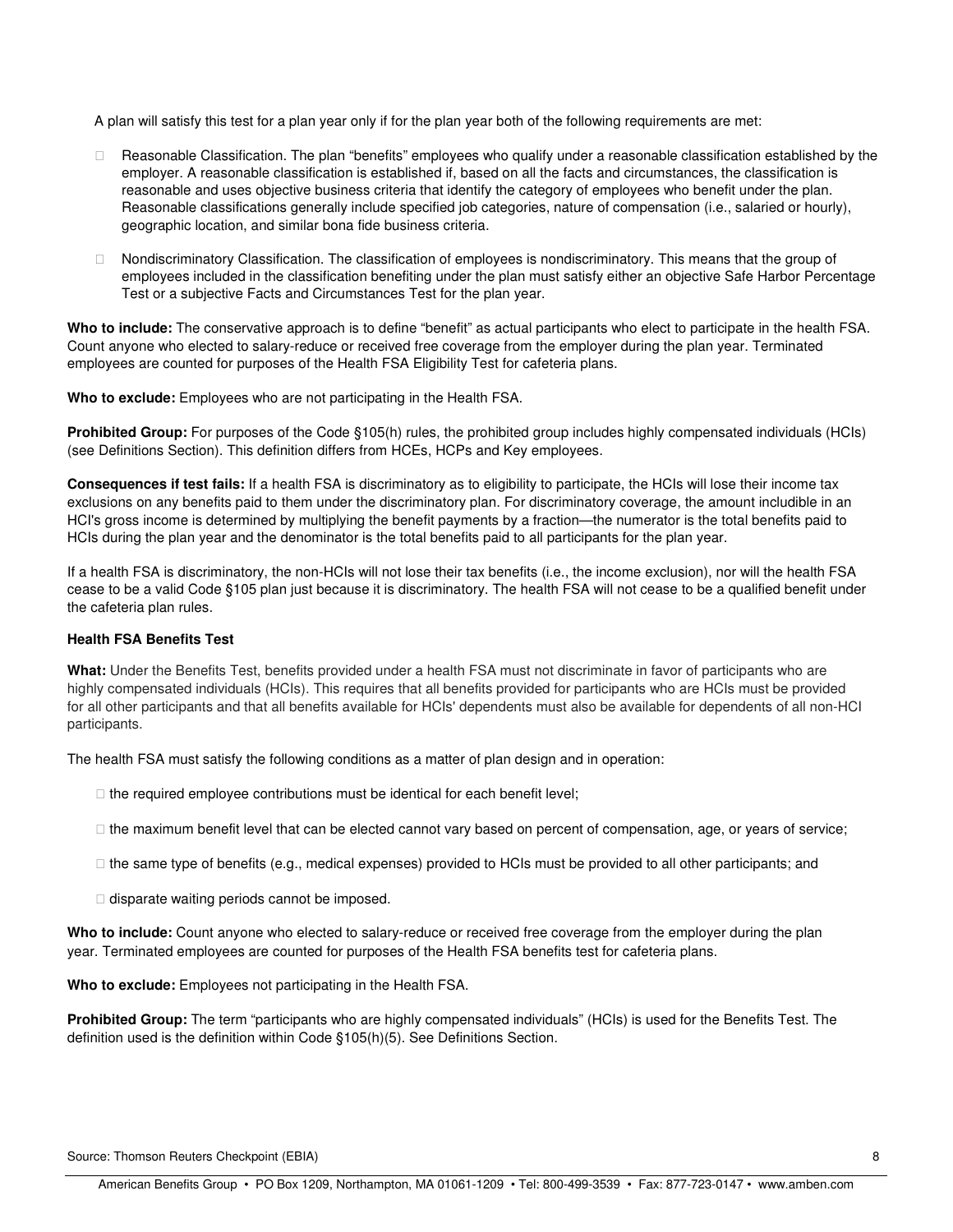**Consequences if test fails:** If a health FSA is discriminatory as to eligibility to participate, the HCIs will lose their income tax exclusions on any benefits paid to them under the discriminatory plan. For discriminatory coverage, the amount includible in an HCI's gross income is determined by multiplying the benefit payments by a fraction—the numerator is the total benefits paid to HCIs during the plan year and the denominator is the total benefits paid to all participants for the plan year.

If a health FSA is discriminatory, the non-HCIs will not lose their tax benefits (i.e., the income exclusion), nor will the health FSA cease to be a valid Code §105 plan just because it is discriminatory. The health FSA will not cease to be a qualified benefit under the cafeteria plan rules.

# **Dependent Care (DCAP)**

# **DCAP Eligibility**

**What:** The Eligibility Test ensures that a reasonable percentage of non-HCEs are eligible to participate in the DCAP. If not enough non-HCEs can get in, the DCAP will fail the Eligibility Test. Many employers automatically pass the Eligibility Test by plan design. If all employees are eligible to participate in the DCAP, the plan will automatically pass the Eligibility Test.

**Who to include:** All employees (including leased employees) of the plan sponsor and any other business that is a member of a related group of corporations or businesses. An employee who was eligible at any time during the year but terminated employment prior to year-end should be counted when performing DCAP Eligibility Testing.

**Who to exclude:** Employees who have not attained age 21 or completed a year of service and are excluded from the plan, as well as certain collectively bargained employees who are excluded from participation.

**Prohibited Group:** HCEs (within the meaning of Code §414(g)) and their dependents (see Definitions Section).

**Consequences if test fails:** If a DCAP discriminates in favor of HCEs, then the benefits provided to the HCEs will be included in their gross income. The DCAP nondiscrimination rules only require the HCE to include in gross income those amounts (or reimbursements) that were actually received as dependent care assistance. Discriminatory amounts under a DCAP are reported as wages in Box 1 of the Form W

2. If a nondiscrimination testing failure is not discovered until after Form W-2s have been issued, it will be necessary to issue amended Form W-2s to report the taxable amounts.

#### **DCAP Contributions and Benefits**

**What:** Requires that benefits and contributions available to eligible employees under the DCAP do not favor HCEs. The test looks at the contribution and benefit level (not the utilization rate) for the different types of assistance available under the DCAP plan. It ensures that HCEs or their dependents aren't eligible to receive better benefits and aren't authorized to make lower contributions for equal benefits than non-HCEs.

**Who to include:** All employees, including terminated employees.

**Who to exclude:** Employees who have not attained age 21 or completed a year of service and are excluded from the plan, as well as certain collectively bargained employees who are excluded from participation.

**Prohibited Group:** HCEs (within the meaning of Code §414(q) ) and their dependents (see Definitions Section).

**Consequences if test fails:** If a DCAP discriminates in favor of HCEs, then the benefits provided to the HCEs will be included in their gross income. The DCAP nondiscrimination rules only require the HCE to include in gross income those amounts (or reimbursements) that were actually received as dependent care assistance. Discriminatory amounts under a DCAP are reported as wages in Box 1 of the Form W2. If a nondiscrimination testing failure is not discovered until after Form W-2s have been issued, it will be necessary to issue amended Form W-2s to report the taxable amounts.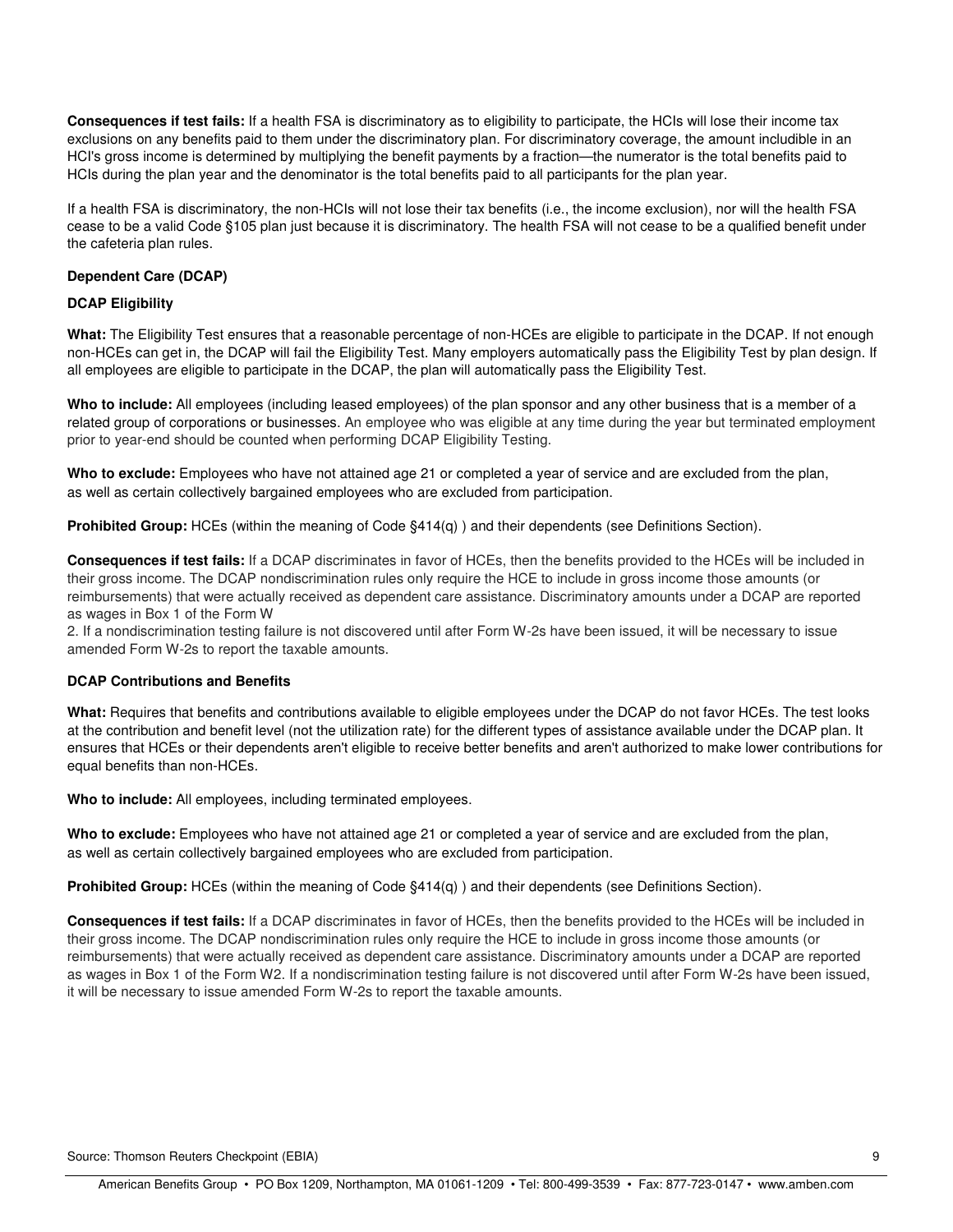#### **DCAP More-Than-5% Owners Concentration Test**

**What:** DCAP benefits provided to more-than-5% owners cannot exceed 25% of the benefits provided for all employees under the plan. Because this test looks at amounts paid or incurred during the year, all benefits provided during the year should be taken into account, even if received by employees whose employment terminated during the year. The More-Than-5% Owners Concentration Test is a utilization test.

**Who to include:** All employees (including leased employees) of the plan sponsor and any other business that is a member of a related group of corporations or businesses.

**Who to exclude:** Employees who have not attained age 21 or completed a year of service and are excluded from the plan, as well as certain collectively bargained employees who are excluded from participation.

**Prohibited Group:** The prohibited group consists of shareholders or owners owning more than 5% of the employer and their spouses and dependents. An individual is considered to be a more-than-5% shareholder or owner if he or she owns more than 5% of the stock or the capital or profits interest in the employer on any day of the year. Because the definition includes more-than-5% owners on any day of the year, this would include more-than-5% owners who terminated employment during the year.

**Consequences if test fails:** Failure to satisfy the More-Than-5% Owners Concentration Test affects all HCEs, not just the morethan-5% owners. If the DCAP fails this test, all HCEs (not just more-than-5% owners) will have the DCAP amounts included in gross income. The DCAP nondiscrimination rules only require the HCE to include in gross income those amounts (or reimbursements) that were actually received as dependent care assistance. Discriminatory amounts under a DCAP are reported as wages in Box 1 of the Form W-2. If a nondiscrimination testing failure is not discovered until after Form W-2s have been issued, it will be necessary to issue amended Form W-2s to report the taxable amounts.

# **DCAP 55% Average Benefits Test**

**What:** The 55% Average Benefits Test is meant to ensure that HCEs do not participate disproportionately. The 55% Average Benefits Test focuses on the average (per capita) benefit received by HCEs as compared to that received by non-HCEs. A plan meets the requirements if the average benefits provided to employees who are non-HCEs under all DCAP plans of the employer is at least 55 percent of the average benefits provided to HCEs under all DCAP plans of the employer.

**Who to include:** All employees are included, even employees who are not eligible to participate and even if the plan is able to exclude them from participation without failing the DCAP Eligibility Test. Terminated employees should also be included in the testing group (unless they are covered by another exclusion). The 55% Average Benefits Test must be applied to all DCAPs sponsored by an employer.

Who to exclude: In the case of DCAP benefits provided through a salary reduction agreement, the plan may disregard employees whose compensation is less than \$25,000. There is also an exclusion for certain employees who are under age 21, who have not completed a year of service, and for certain collectively bargained employees, if the plan excludes these employees from participation. However, if they participate in a separate, collectively bargained dependent care plan, they would be included because the 55% Average Benefits Test considers all of an employer's DCAPs.

**Prohibited Group:** HCEs are the prohibited group for purposes of the 55% Average Benefits Test based on §414(q) definition (see Definitions Section).

**Consequences if test fails:** If the non-HCE average is not at least 55% of the HCE average, the HCEs are taxed on all DCAP benefits received. The DCAP nondiscrimination rules only require the HCE to include in gross income those amounts (or reimbursements) that were actually received as dependent care assistance. Discriminatory amounts under a DCAP are reported as wages in Box 1 of the Form W2. If a nondiscrimination testing failure is not discovered until after Form W-2s have been issued, it will be necessary to issue amended Form W-2s to report the taxable amounts.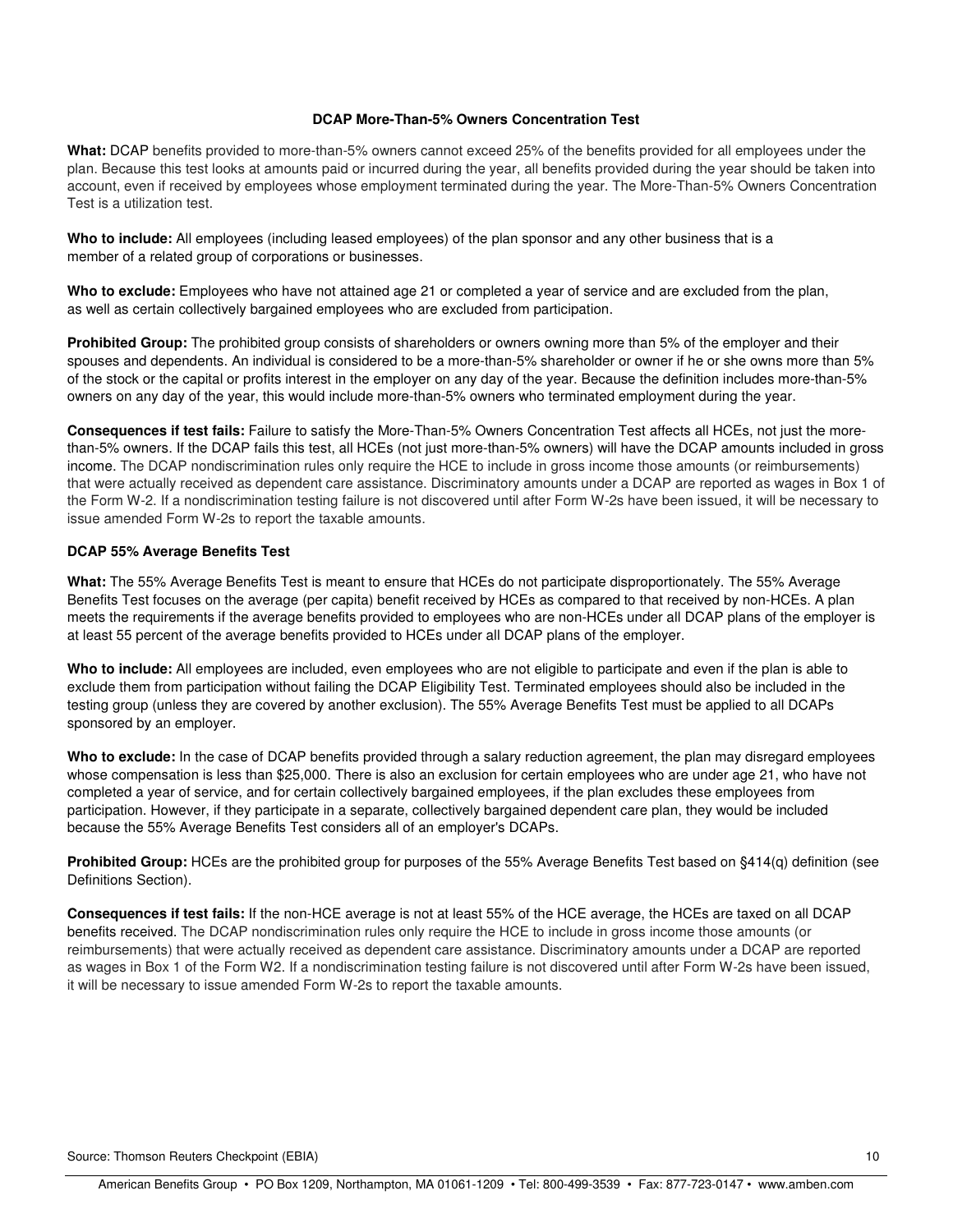# **Health Reimbursement Arrangement (HRA)**

#### **HRA Eligibility Test**

**What:** An HRA cannot discriminate in favor of highly-compensated individuals (HCIs) as to eligibility to participate. An HRA that satisfies any one of the three tests will pass the HRA Eligibility Test.

- 4) **The 70% Test Alternative #1 of 3 Eligibility Test:** To pass, the HRA must benefit 70 percent or more of all employees.
- 5) **The 70%/80% Test Alternative #2 of 3 Eligibility Test:** To pass, the HRA must benefit 80 percent or more of all the employees who are eligible to benefit under the plan if 70 percent or more of all employees are eligible to benefit under the plan.
- 6) **The Nondiscriminatory Classification Test Alternative #3 of 3 Eligibility Test:** Self-insured medical plans that are unable to pass either the 70% Test or the 70%/80% Test should next try to pass the Post-TRA Nondiscriminatory Classification Test.

A plan will satisfy this test for a plan year only if for the plan year both of the following requirements are met:

 Reasonable Classification. The plan "benefits" employees who qualify under a reasonable classification established by the employer. A reasonable classification is established if, based on all the facts and circumstances, the classification is reasonable and uses objective business criteria that identify the category of employees who benefit under the plan. Reasonable classifications generally include specified job categories, nature of compensation (i.e., salaried or hourly), geographic location, and similar bona fide business criteria.

 Nondiscriminatory Classification. The classification of employees is nondiscriminatory. This means that the group of employees included in the classification benefiting under the plan must satisfy either an objective Safe Harbor Percentage Test or a subjective Facts and Circumstances Test for the plan year.

**Who to include:** The conservative approach is to define "benefit" as actual participants who elect to participate in the HRA. Count anyone who received coverage from the employer during the plan year.

**Who to exclude:** Unless already participating in the HRA, employees that are excluded from testing include employees who have not completed three years of service prior to the beginning of the plan year, employees who have not attained age 25 before the plan year, part-time and seasonal employees, and nonresident aliens who do not receive U.S.-source earned income. Employees covered by a collective bargaining agreement can be excluded from the Eligibility Test, but only if medical benefits were the subject of collective bargaining and if the employees were not eligible for the plan.

**Prohibited Group:** For purposes of the Code §105(h) rules, the prohibited group includes highly compensated individuals (HCIs) (see Definitions Section).

**Consequences if test fails:** If an HRA is discriminatory as to eligibility to participate (i.e., it provides discriminatory coverage), HCIs will lose some of the income tax exclusion on their HRA benefits. Generally, the amount includible in an HCI's gross income as a result of discriminatory self-insured medical coverage for a plan year (the "excess reimbursement") is determined by multiplying the benefit payments for the HCI during the plan year by a fraction—the numerator of which is the total benefits paid to all HCIs for the plan year, and the denominator of which is the total benefits paid to all participants for the plan year.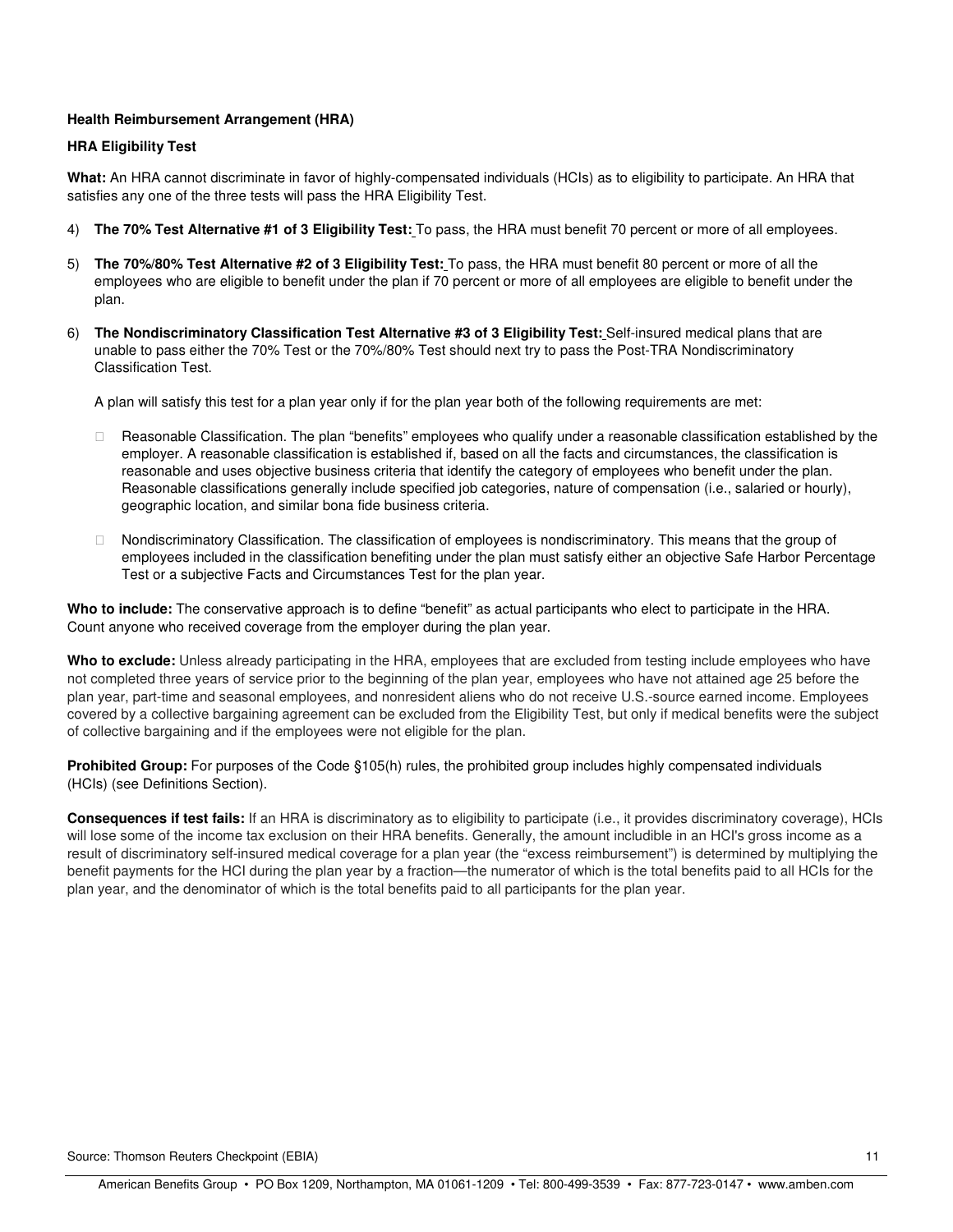# **HRA Benefits Test**

**What:** Under the Benefits Test, benefits provided under a HRA must not discriminate in favor of participants who are highly compensated individuals (HCIs). This requires that all benefits provided for participants who are HCIs must be provided for all other participants and that all benefits available for HCIs' dependents must also be available for dependents of all non-HCI participants.

The Benefits Test consists of two subtests: one tests for discrimination on the face of the plan, and the other tests for discrimination in operation. Both must be passed in order for the HRA to pass the Benefits Test.

#### **Discriminatory Benefits on the Face of the HRA**

The HRA must satisfy the following conditions as a matter of plan design and in operation in order to not be discriminatory:

 the maximum benefit level that can be elected cannot vary based on percent of compensation, age, or years of service; the same type of benefits (e.g., medical expenses) provided to HCIs must be provided to all other participants; and disparate waiting periods cannot be imposed.

#### **Discriminatory Benefits in Operation**

In addition to observing the requirements above, whether or not a plan discriminates in operation is a "facts and circumstances" determination. Discrimination in operation "may occur where the duration of a particular benefit coincides with the period during which [an HCI] utilizes the benefit." Thus, if an HRA is amended or terminated so that the duration of the benefit favors HCIs, the plan would be discriminatory.

Discrimination in Operation could occur if an HRA approves certain claims for medical expenses for HCIs while denying them for non-HCIs when there is no justifiable reason for treating them differently. This could occur, for example, by applying lower claims substantiation standards for HCIs (e.g., requiring a medical practitioner's note from non-HCIs for dual-purpose expenses, while not requiring the same for similar claims from HCIs).

**Who to include:** Count anyone who received HRA coverage from the employer during the plan year, including terminated employees who participated during the plan year tested.

**Who to exclude:** Unless already participating in the HRA, employees that are excluded from testing include employees who have not completed three years of service prior to the beginning of the plan year, employees who have not attained age 25 before the plan year, part-time and seasonal employees, those who are covered by a collective bargaining agreement, and nonresident aliens who do not receive U.S. source earned income. Employees covered by a collective bargaining agreement can be excluded but only if medical benefits were the subject of collective bargaining and if the employees were not eligible for the plan.

**Prohibited Group:** The term "participants who are highly compensated individuals" (HCIs) is used for the Benefits Test. The definition used is the definition within Code §105(h)(5). See Definitions Section.

**Consequences if test fails:** If an HRA is discriminatory as to benefits, the amount included in gross income is the amount reimbursed to an HCI for the discriminatory benefits, referred to as the "excess reimbursement." If a benefit is available only to one or more HCIs and not to all other participants, the total amount reimbursed to the HCIs for that benefit is includible in gross income (it is all excess reimbursement). If HCIs can have coverage without regard to a waiting period that applies to non-HCEs, all of the benefits paid during the waiting period would be taxable to the HCIs.

If a benefit is available to non-HCIs but in a lesser amount, then the amount available to HCIs will be offset by the amount available to non-HCIs. The non-HCIs will not lose their tax benefits (i.e., the income exclusion), nor will the plan cease to be a valid Code §105 plan just because it is discriminatory.

When HRA accruals are greater for HCIs, the excess would likely be the amount of the reimbursements attributable to the HRA accruals that the HCIs received in excess of the HRA accrual received by the non-HCI with the lowest HRA accrual under the plan. Applied this way, excess HRA accruals carried over into future years would not be taxed until they are actually used to make reimbursements. This makes the determination extremely complicated because unused HRA amounts carry over—sometimes for many years—and whether an excess reimbursement will occur cannot be determined at the time of the accrual. Employers would need to track the carryover of HCIs' excess accruals so that the appropriate tax treatment could be applied when those accruals are used to pay reimbursements. There is no IRS guidance on this issue.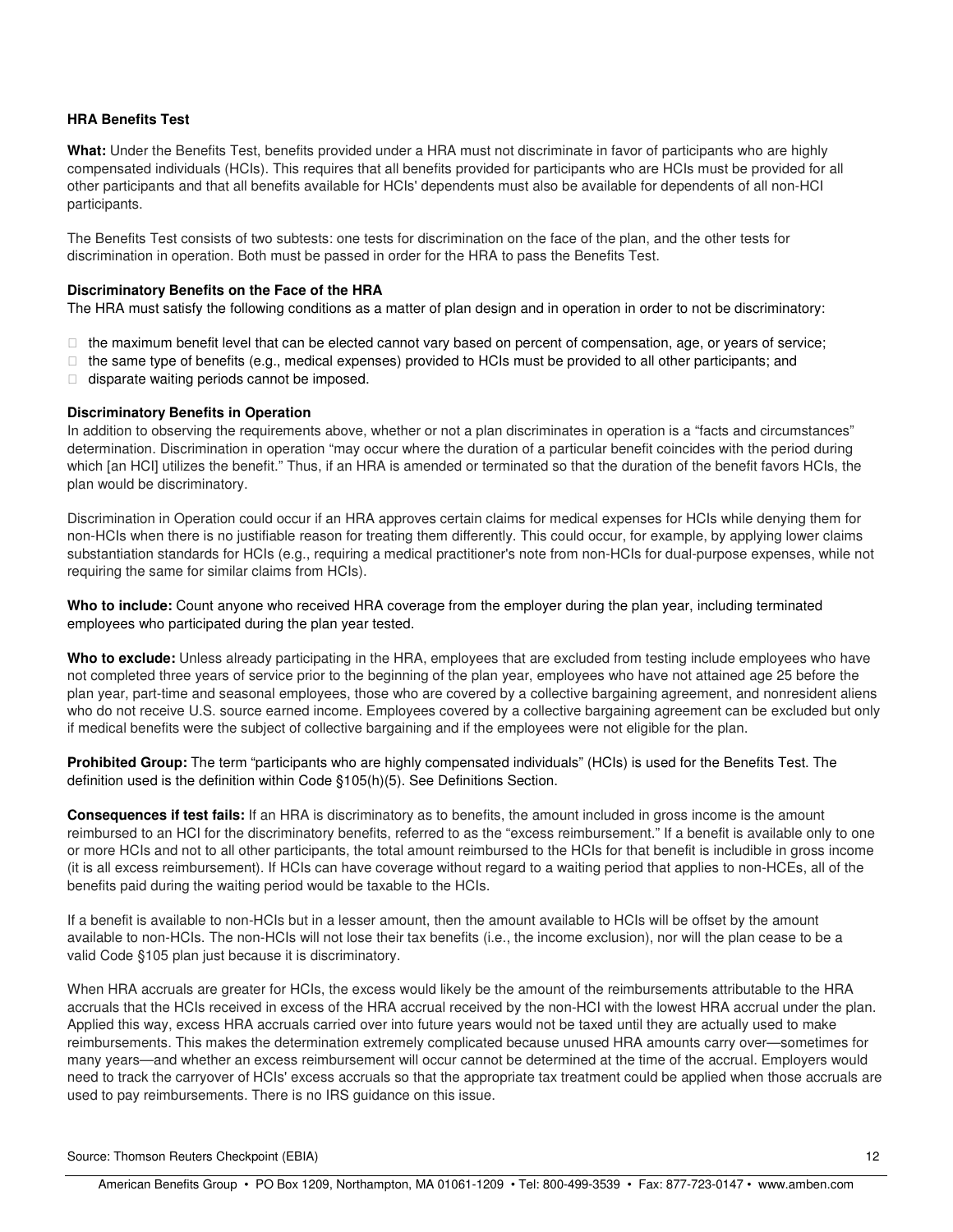#### **Self-Insured Medical Plan 105(h)**

# **Self-Insured Medical Plan 105(h) Eligibility Test**

**What:** A Self-Insured Medical Plan cannot discriminate in favor of highly-compensated individuals (HCIs) as to eligibility to participate. A Self-Insured Medical Plan that satisfies any one of the three tests will pass the Self-Insured Medical Plan Eligibility Test.

- 7) **The 70% Test Alternative #1 of 3 Eligibility Test:** To pass, the Self-Insured Medical Plan must benefit 70 percent or more of all employees.
- 8) **The 70%/80% Test Alternative #2 of 3 Eligibility Test:** To pass, the Self-Insured Medical Plan must benefit 80 percent or more of all the employees who are eligible to benefit under the plan if 70 percent or more of all employees are eligible to benefit under the plan.
- 9) **The Nondiscriminatory Classification Test Alternative #3 of 3 Eligibility Test:** Self-insured medical plans that are unable to pass either the 70% Test or the 70%/80% Test should next try to pass the Post-TRA Nondiscriminatory Classification Test.

A plan will satisfy this test for a plan year only if for the plan year both of the following requirements are met:

 Reasonable Classification. The plan "benefits" employees who qualify under a reasonable classification established by the employer. A reasonable classification is established if, based on all the facts and circumstances, the classification is reasonable and uses objective business criteria that identify the category of employees who benefit under the plan. Reasonable classifications generally include specified job categories, nature of compensation (i.e., salaried or hourly), geographic location, and similar bona fide business criteria.

 Nondiscriminatory Classification. The classification of employees is nondiscriminatory. This means that the group of employees included in the classification benefiting under the plan must satisfy either an objective Safe Harbor Percentage Test or a subjective Facts and Circumstances Test for the plan year.

**Who to include:** The conservative approach is to define "benefit" as actual participants who elect to participate in the Self-Insured Medical Plan. Count anyone who received coverage from the employer during the plan year.

**Who to exclude:** Unless already participating in the Self-Insured Medical Plan, employees that are excluded from testing include employees who have not completed three years of service prior to the beginning of the plan year, employees who have not attained age 25 before the plan year, part-time and seasonal employees, and nonresident aliens who do not receive U.S.-source earned income. Employees covered by a collective bargaining agreement can be excluded from the Eligibility Test, but only if medical benefits were the subject of collective bargaining and if the employees were not eligible for the plan.

**Prohibited Group:** For purposes of the Code §105(h) rules, the prohibited group includes highly compensated individuals (HCIs) (see Definitions Section).

**Consequences if test fails:** If an Self-Insured Medical Plan is discriminatory as to eligibility to participate (i.e., it provides discriminatory coverage), HCIs will lose some of the income tax exclusion on their Self-Insured Medical Plan benefits. Generally, the amount includible in an HCI's gross income as a result of discriminatory self-insured medical coverage for a plan year (the "excess reimbursement") is determined by multiplying the benefit payments for the HCI during the plan year by a fraction—the numerator of which is the total benefits paid to all HCIs for the plan year, and the denominator of which is the total benefits paid to all participants for the plan year.

> Total Benefits Paid to all HCIs for the Plan Year

HCI Benefit Payments x

Total Benefits Paid to all Participants for the Plan Year

Source: Thomson Reuters Checkpoint (EBIA) 13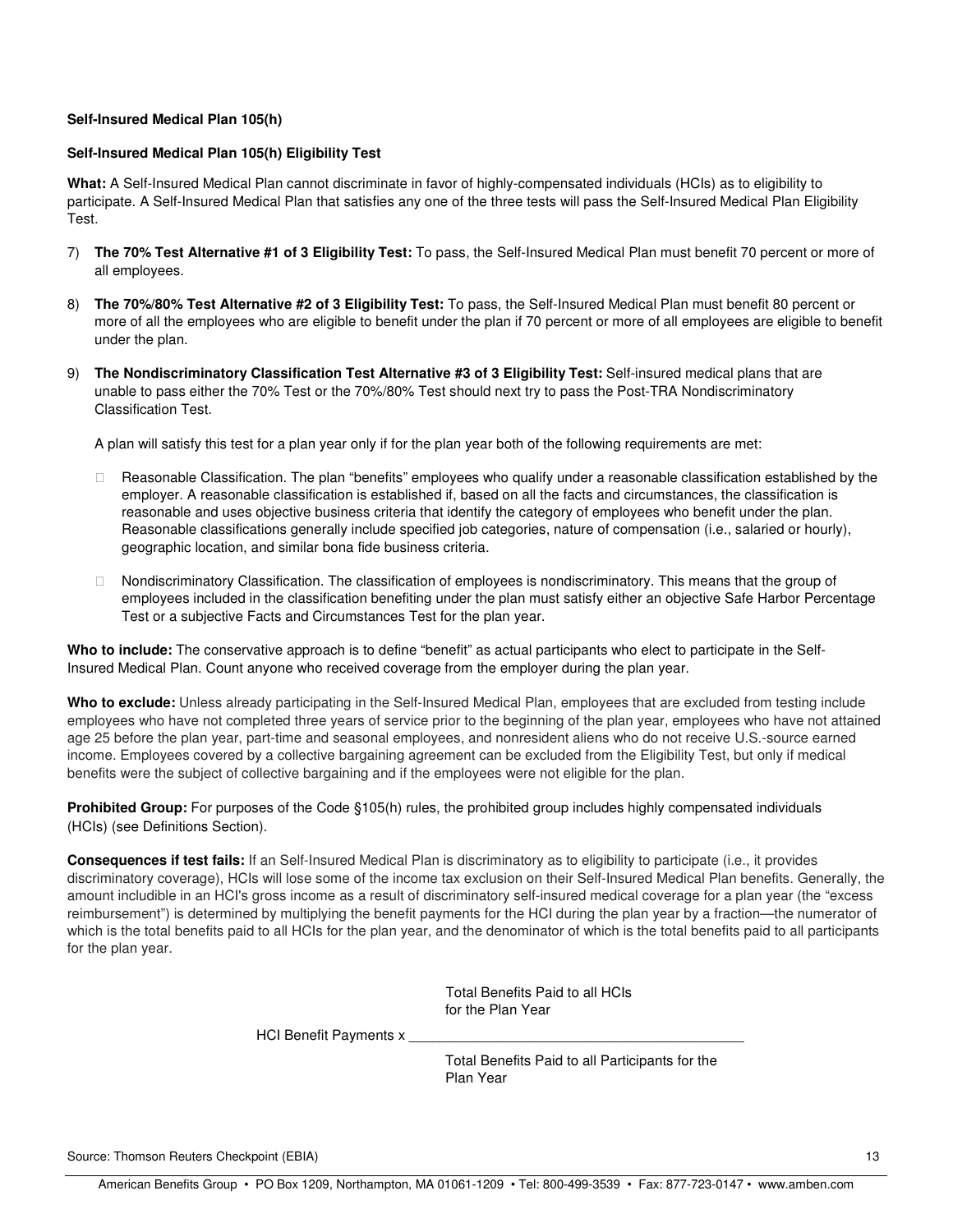#### **Self-Insured Medical Plan 105(h) Benefits Test**

**What:** Under the Benefits Test, benefits provided under a Self-Insured Medical Plan must not discriminate in favor of participants who are highly compensated individuals (HCIs). This requires that all benefits provided for participants who are HCIs must be provided for all other participants and that all benefits available for HCIs' dependents must also be available for dependents of all non-HCI participants.

The Benefits Test consists of two subtests: one tests for discrimination on the face of the plan, and the other tests for discrimination in operation. Both must be passed in order for the Self-Insured Medical Plan to pass the Benefits Test.

#### **Discriminatory Benefits on the Face of the Self-Insured Medical Plan**

The Self-Insured Medical Plan must satisfy the following conditions as a matter of plan design and in operation in order to not be discriminatory:

 the maximum benefit level that can be elected cannot vary based on percent of compensation, age, or years of service; the same type of benefits (e.g., medical expenses) provided to HCIs must be provided to all other participants; and disparate waiting periods cannot be imposed.

#### **Discriminatory Benefits in Operation**

In addition to observing the requirements above, whether or not a plan discriminates in operation is a "facts and circumstances" determination. Discrimination in operation "may occur where the duration of a particular benefit coincides with the period during which [an HCI] utilizes the benefit." Thus, if an Self-Insured Medical Plan is amended or terminated so that the duration of the benefit favors HCIs, the plan would be discriminatory.

Discrimination in Operation could occur if an Self-Insured Medical Plan approves certain claims for medical expenses for HCIs while denying them for non-HCIs when there is no justifiable reason for treating them differently. This could occur, for example, by applying lower claims substantiation standards for HCIs (e.g., requiring a medical practitioner's note from non-HCIs for dual-purpose expenses, while not requiring the same for similar claims from HCIs).

**Who to include:** Count anyone who received Self-Insured Medical Plan coverage from the employer during the plan year, including terminated employees who participated during the plan year tested.

**Who to exclude:** Unless already participating in the Self-Insured Medical Plan, employees that are excluded from testing include employees who have not completed three years of service prior to the beginning of the plan year, employees who have not attained age 25 before the plan year, part-time and seasonal employees, those who are covered by a collective bargaining agreement, and nonresident aliens who do not receive U.S.-source earned income. Employees covered by a collective bargaining agreement can be excluded but only if medical benefits were the subject of collective bargaining and if the employees were not eligible for the plan.

**Prohibited Group:** The term "participants who are highly compensated individuals" (HCIs) is used for the Benefits Test. The definition used is the definition within Code §105(h)(5). See Definitions Section.

**Consequences if test fails:** If an Self-Insured Medical Plan is discriminatory as to benefits, the amount included in gross income is the amount reimbursed to an HCI for the discriminatory benefits, referred to as the "excess reimbursement." If a benefit is available only to one or more HCIs and not to all other participants, the total amount reimbursed to the HCIs for that benefit is includible in gross income (it is all excess reimbursement). If HCIs can have coverage without regard to a waiting period that applies to non-HCEs, all of the benefits paid during the waiting period would be taxable to the HCIs.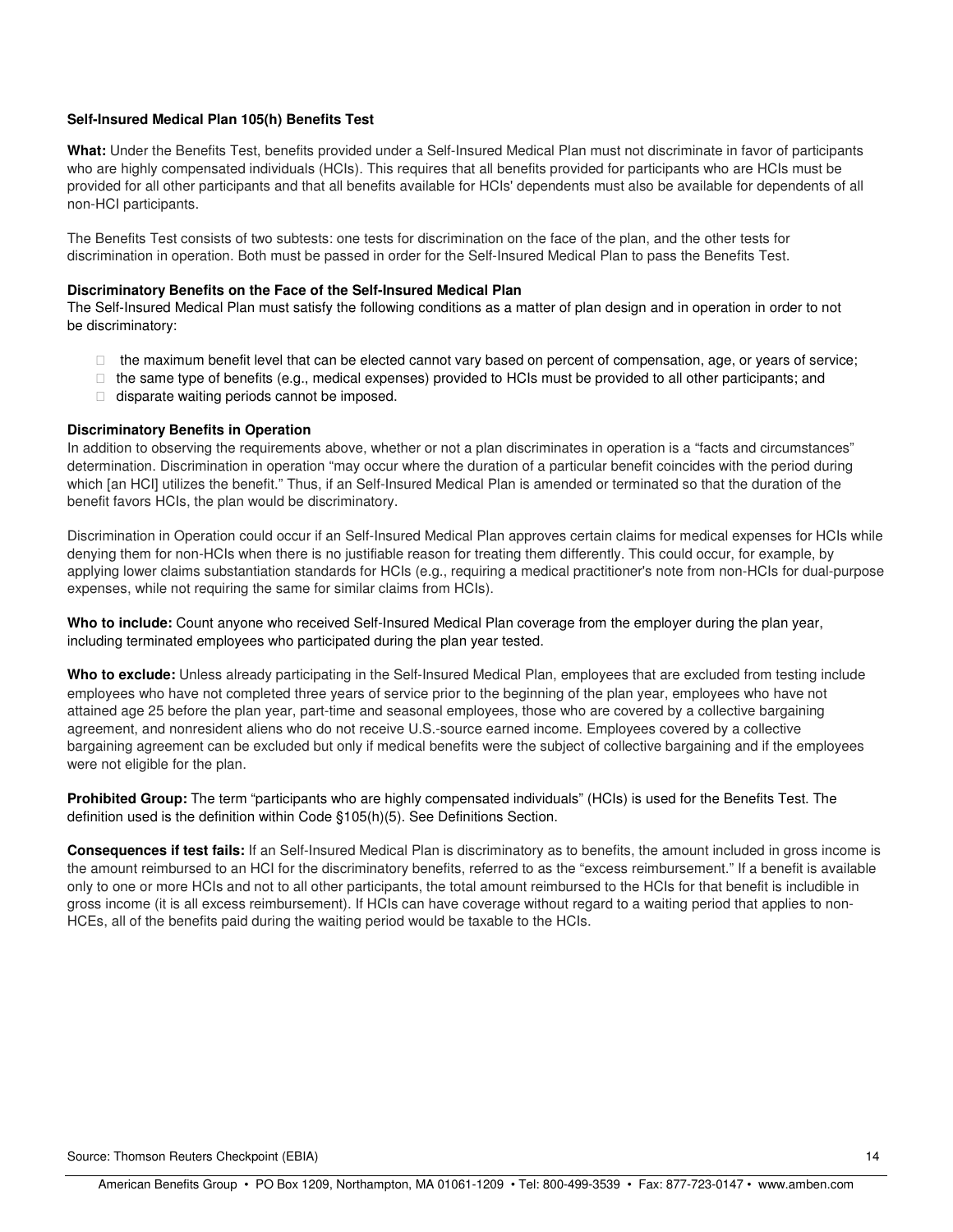If a benefit is available to non-HCIs but in a lesser amount, then the amount available to HCIs will be offset by the amount available to non-HCIs. The non-HCIs will not lose their tax benefits (i.e., the income exclusion), nor will the plan cease to be a valid Code §105 plan just because it is discriminatory.

When Self-Insured Medical Plan accruals are greater for HCIs, the excess would likely be the amount of the reimbursements attributable to the Self-Insured Medical Plan accruals that the HCIs received in excess of the Self-Insured Medical Plan accrual received by the non-HCI with the lowest Self-Insured Medical Plan accrual under the plan. Applied this way, excess Self-Insured Medical Plan accruals carried over into future years would not be taxed until they are actually used to make reimbursements. This makes the determination extremely complicated because unused Self-Insured Medical Plan amounts carry over—sometimes for many years—and whether an excess reimbursement will occur cannot be determined at the time of the accrual. Employers would need to track the carryover of HCIs' excess accruals so that the appropriate tax treatment could be applied when those accruals are used to pay reimbursements. There is no IRS guidance on this issue.

# **Definitions Section**

# **Key Employee (Key)**

Code §125(b)(2) provides that a Key Employee is an individual defined in Code §416(i)(1) (Code §416 contains the top-heavy rules pertaining to qualified retirement plans.) Under the 2007 proposed regulations, Key Employee status is determined based on the preceding plan year. Thus, a plan will look to prior year data to determine Key Employee status during the current plan year (i.e., the plan year for which nondiscrimination testing is conducted).

Under Code §416, a Key is any employee (or former employee, including a deceased employee) who, during the plan year, was: an officer of the employer with annual compensation in excess of a specified dollar threshold \$175,000 (2018), \$175,000

(2019);

a more-than-5% owner of the employer; or

a more-than-1% owner of the employer with annual compensation in excess of \$150,000 (not indexed).

Looking ahead to 2019 plan year definitions, the Key Employee salary criteria increases to \$180,000

The 2007 proposed regulations provide that a Key Employee covered by a collective bargaining agreement is a Key.

Code §416 regulations provide that compensation may be measured based on the employee's Form W-2 for the calendar year that ends with or within the plan year. For purposes of determining who is a Key, the employer looks at the employee's actual compensation for the relevant period. Therefore, an employee hired late in the year might not exceed the applicable threshold for the first year of employment, even though on an annualized basis the new hire's salary exceeds the threshold.

If an employer has no non-Keys (i.e., everyone is a Key, such as in a small professional company), then the literal requirements of the Key Employee Concentration Test would be violated. The 2007 proposed regulations provide no exceptions or special rules for plans, and the IRS has informally indicated that the literal statutory rule must be followed even when the employer has no non-Keys.

#### **Highly Compensated Employee (HCE)**

Under Code §414(q), an employee is an HCE if—

 the employee was a more-than-5% owner of the employer at any time during the current or preceding plan year, applying the attribution rules of Code §318 (in general, these rules count any ownership of the employee's spouse, parents, children, and grandchildren when determining the employee's ownership percentage); or

 for the preceding plan year, the employee had compensation in excess of a specified dollar threshold (for example, the \$120,000 threshold for 2018 generally is used to determine HCEs for 2019 plan year testing), and, if elected by the employer, the employee was also in the "top-paid group" (generally constituting the top 20%.

An individual who owns exactly 5% of the employer will not qualify as a more-than-5% owner.

Looking ahead to 2019 plan year definitions, the salary for HCEs rises to \$125,000.

If an individual has an option to acquire stock, then the stock subject to that option is considered to be owned by that person. Also, if an individual has an option to acquire stock, then the stock subject to the stock option is considered to be owned by that person for stock attribution purposes. Generally, stock owned by a qualified plan, such as stock held in an ESOP, is not considered to be owned by the individual even if it is allocated to the participant's account.

Source: Thomson Reuters Checkpoint (EBIA) 15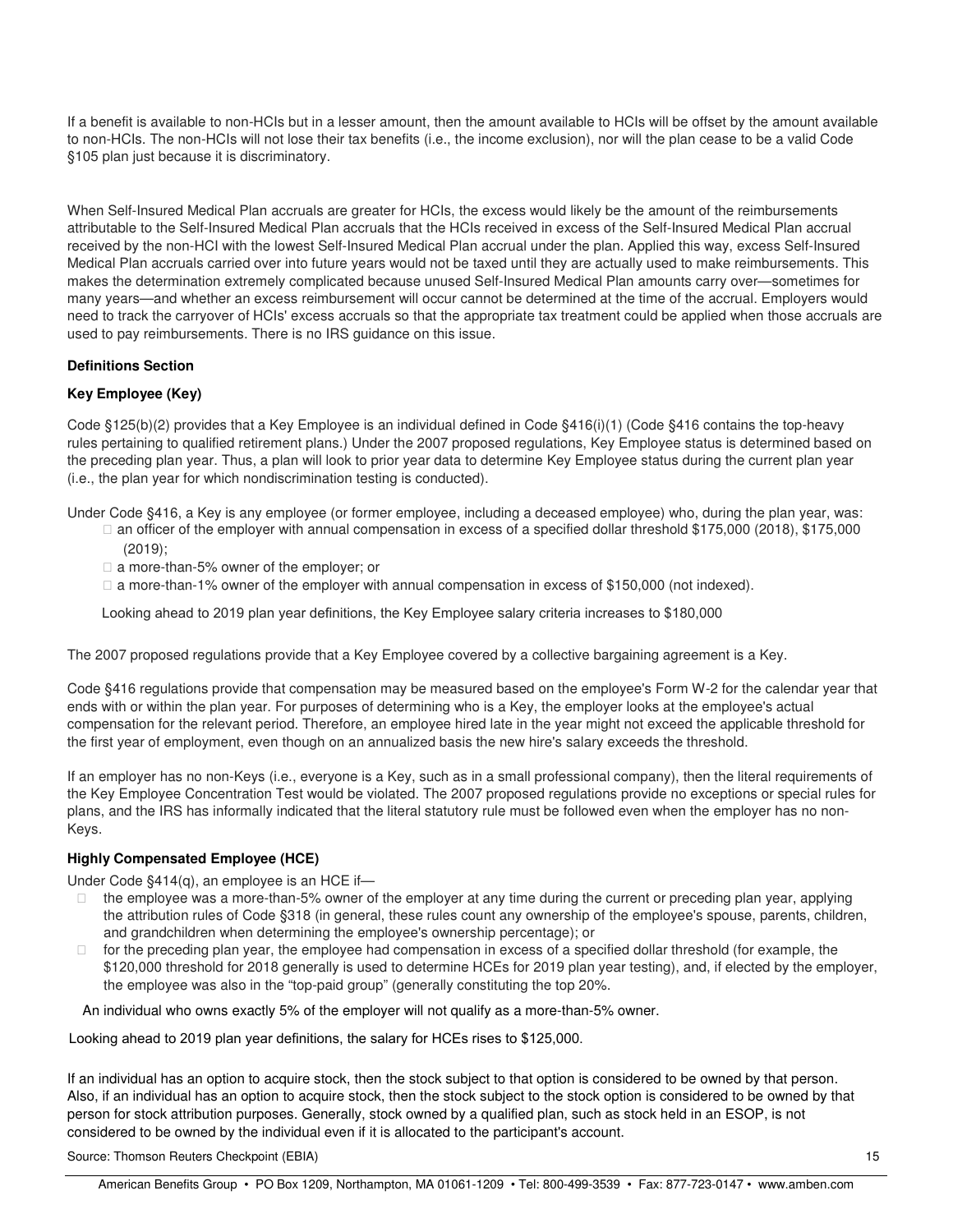If the employer is a partnership or other form of business entity, ownership is determined on the basis of the individual's capital or profits interest in the employer.

In identifying ownership for this purpose, the constructive ownership rules of Code §318 apply. For example:

a spouse is deemed to own the interest held by the other spouse;

an individual is deemed to own the interest held by his or her parents, children, and grandchildren;

a partner is deemed to own a proportionate amount of any interest held by the partnership; and

 a shareholder who owns 50% or more of a corporation is deemed to own a proportionate share of any stock owned by the corporation.

Under Code §414(q), the plan year for which the HCE determination is being made is called the determination year (which is the same as the year being tested—the testing year). The prior 12-month period, during which the compensation threshold is examined, is called the look-back year. To be considered an HCE in the determination year, an individual generally must have compensation exceeding the applicable dollar threshold during the look-back year. The following chart illustrates how to apply the dollar threshold for a calendar-year plan. The 2007 proposed regulations modified this rule for cafeteria plan purposes by providing that individuals in their first year of employment can be highly compensated individuals or participants based on their compensation during the current plan year.

The term "participant's compensation" shall include: (i) any elective deferral (as defined in section 402(g)(3)), and (ii) any amount which is contributed or deferred by the employer at the election of the employee and which is not includible in the gross income of the employee by reason of section 125, 132(f)(4),or 457.

| <b>Calendar Year Plan</b>                 |                |                                    |  |  |  |  |
|-------------------------------------------|----------------|------------------------------------|--|--|--|--|
| Determination Year (same as testing year) | Look Back Year | Apply Threshold for Look Back Year |  |  |  |  |
| 2017                                      | 2016           | \$120,000                          |  |  |  |  |
| 2018                                      | 2017           | \$120,000                          |  |  |  |  |
| 2019                                      | 2018           | \$120,000                          |  |  |  |  |
| 2020                                      | 2019           | \$125,000                          |  |  |  |  |

Non-calendar-year plans may use the prior plan year as the look-back year or may elect to use the calendar year beginning in the prior plan year as the look-back year (the calendar-year data election). When the look-back year is not a calendar year, the applicable dollar threshold is the dollar threshold for the calendar year in which the look-back year begins. The following chart illustrates how to apply the dollar threshold for a non-calendar plan year that begins on April 1.

| Plan Year Begins April 1                                       |                                                                   |                                                                        |                                                                                   |                                                                 |  |  |
|----------------------------------------------------------------|-------------------------------------------------------------------|------------------------------------------------------------------------|-----------------------------------------------------------------------------------|-----------------------------------------------------------------|--|--|
| Determination Year<br>(same as testing year)<br>Begins April 1 | Alternative #1: Prior Year<br>as Look Back Year<br>Begins April 1 | Apply Threshold for<br>Calendar Year in Which<br>Look Back Year Begins | Alternative #2: Calendar<br>Year Beginning in Prior<br>Years as Look Back<br>Year | Apply Threshold for<br>Calendar Year<br>Beginning in Prior Year |  |  |
| 2017                                                           | 2016                                                              | \$110,000                                                              | 2017                                                                              | \$120,000                                                       |  |  |
| 2018                                                           | 2017                                                              | \$115,000                                                              | 2018                                                                              | \$120,000                                                       |  |  |
| 2019                                                           | 2018                                                              | \$115,000                                                              | 2019                                                                              | \$120,000                                                       |  |  |
| 2020                                                           | 2019                                                              | \$120,000                                                              | 2020                                                                              | \$125,000                                                       |  |  |

**\*** Typically, the IRS announces the COLA adjustments in the last quarter of each calendar year.

Source: Thomson Reuters Checkpoint (EBIA) 16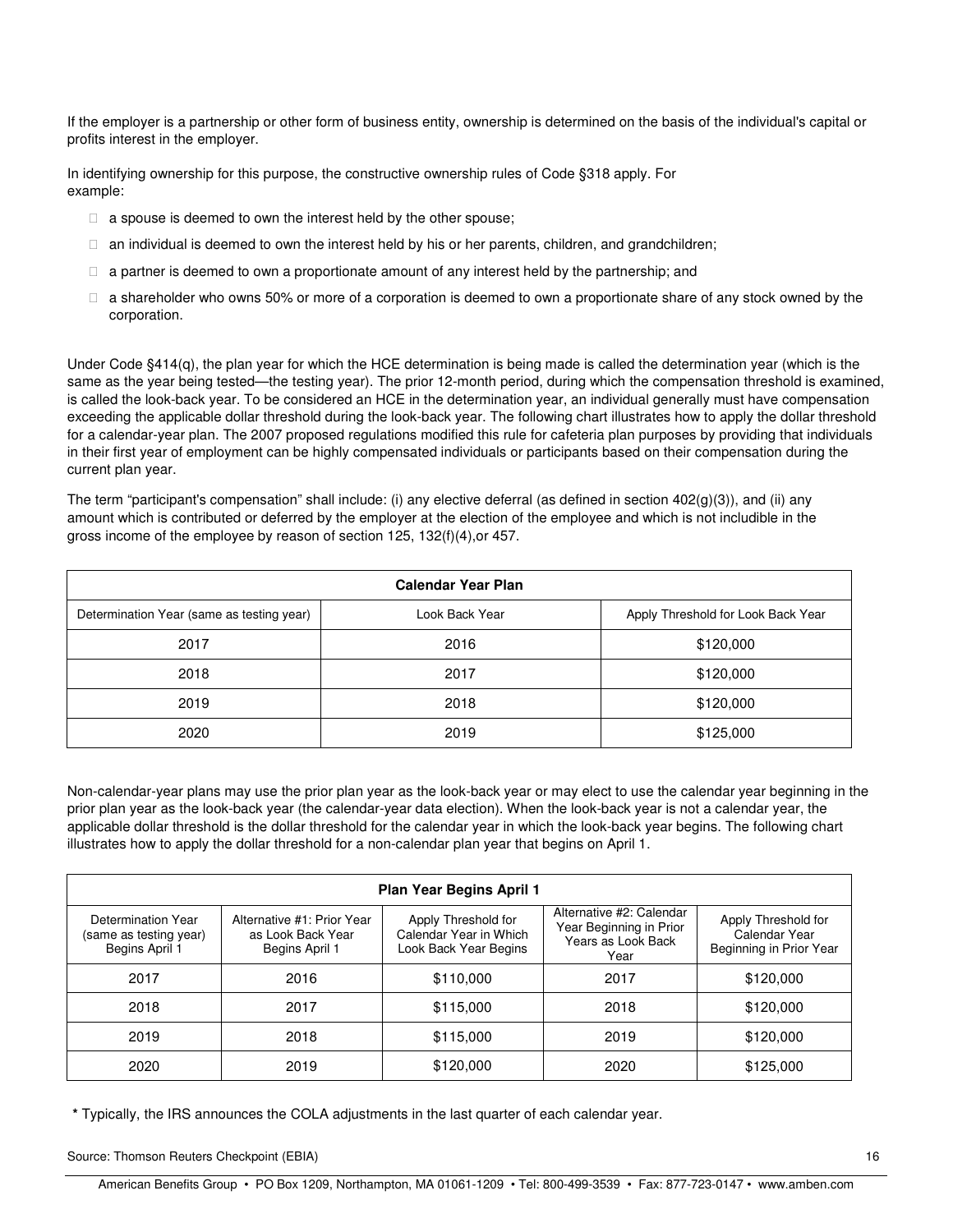# **Highly Compensated Individuals (HCI)**

For purposes of the Code §105(h) rules, the prohibited group (called HCIs) generally consists of highly compensated individuals. The term "highly compensated individual" is used for the Eligibility Test. The term "participants who are highly compensated individuals" is used for the Benefits Test. Code §105(h)(5) defines "highly compensated individual" as an individual who is:

one of the five highest-paid officers;

a shareholder who owns more than 10% of the value of stock of the employer's stock; or

among the highest-paid 25% of all employees (other than excludable employees who aren't participants).

The five highest-paid officers and the more-than-10% shareholders often will be included in the group of highest-paid 25% of all employees, but this should never be assumed.

Because only the five highest-paid officers are HCIs, it is also necessary to determine the employee officer's level of compensation. Under the regulations, the "level of an employee's compensation is determined on the basis of the employee's compensation for the plan year." For these purposes, "fiscal year plans may determine employee compensation on the basis of the calendar year ending within the plan year." Thus, under regulations, only current-year compensation may be used to determine compensation levels for Code §105(h) purposes—there is no look-back rule (as there is in the Code §414(q) highly compensated rules).

An employer will always have HCIs, because the Code §105(h) definition includes one category that is based on relative levels of compensation (the highest-paid 25%).

Code §105(h) excludes the following individuals from the highest-paid 25% of all employees, provided that they are not already participants:

employees who have not completed three years of service;

employees who have not attained age 25;

part-time or seasonal employees;

collectively bargained employees; and

nonresident aliens who receive no U.S. source earned income.

The term "participant's compensation" shall include: (i) any elective deferral (as defined in section 402(g)(3)), and (ii) any amount which is contributed or deferred by the employer at the election of the employee and which is not includible in the gross income of the employee by reason of section 125, 132(f)(4),or 457.

# **Highly Compensated Participant (HCP)**

The term highly compensated participant means a highly compensated individual who is eligible to participate in the cafeteria plan.

# **Officer**

The term includes anyone who was an officer during the preceding plan year or the current plan year in the case of an individual's first year of employment. Whether an individual is an officer is determined based on all the facts and circumstances, including the source of the person's authority, the term for which he or she is elected or appointed, and the nature and extent of the officer's duties.

Generally, an "officer" means an administrative executive who is in regular and continued service, and it implies a continuity of service, exclusive of those employed for a special or single transaction. An employee with the title of officer, but not the authority of an officer, is not considered to be an officer. Similarly, an employee who does not have the title of an officer, but who has the authority of an officer, is an officer. Sole proprietorships, partnerships, and associations, among other unincorporated entities, may have officers.

In most respects, this definition parallels the definition of officer in the Code §416 regulations, which applies when determining who is a Key for purposes of the Key Employee Concentration Test. However,

Source: Thomson Reuters Checkpoint (EBIA) it appears that the limitation on the number of officers under Code §416 does not apply when determining who is an officer for Code §125 purposes.